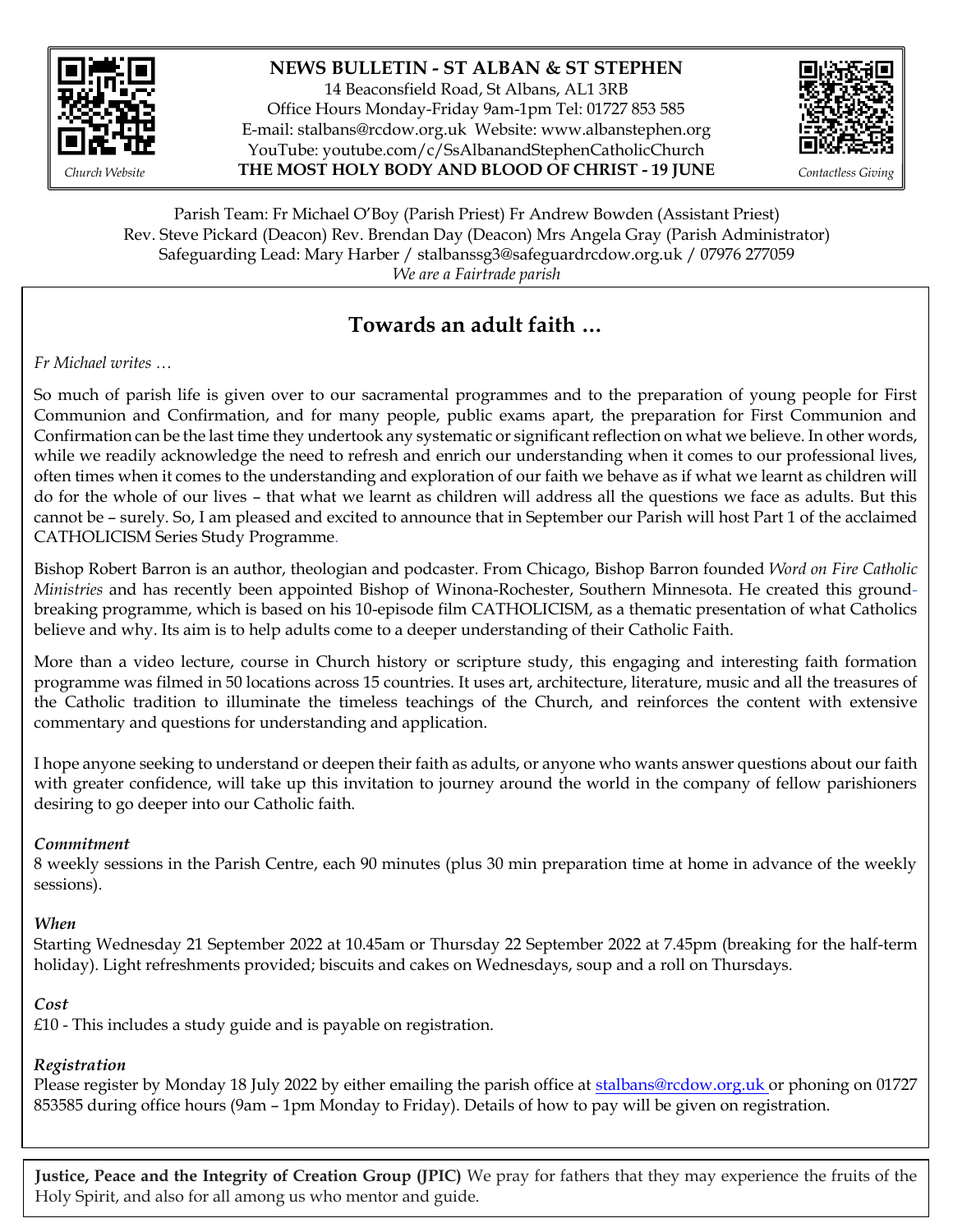# **LITURGY AND SACRAMENTS**

**Sacrament of Baptism** The next baptism preparation course is to be held on Saturday 25 June at 11.30am**.** Please email [andrewbowden@rcdow.org.uk](mailto:andrewbowden@rcdow.org.uk) with any enquiries.

**First Holy Communion and Confirmation** If your child is celebrating their First Holy Communion or Confirmation this summer and was baptised outside the parish, please could you provide a copy of his or her baptismal certificate to [stalbans@rcdow.org.uk](mailto:stalbans@rcdow.org.uk) if you have not already done so.

**Marriage Preparation** If you are intending to get married, please note the Diocese requires at least six months' notice with couples expected to complete a preparation course. Please email Fr Michael on [michaeloboy@rcdow.org.uk.](mailto:michaeloboy@rcdow.org.uk)

**Prayers for the Sick** If you would like to include someone in the prayers for the sick, please contact the presbytery. Permission from the person being prayed for, or their next of kin, must be obtained before we are able to include their name in the bulletin.

**Call for Ministers of the Eucharist and Ministers of the Word** We are very blessed to have many extraordinary ministers in the parish but we always need more, particularly at 9.30 Mass. If you would like more information about becoming a Minister of the Eucharist or a Minister of the Word, please contact the Parish Office on [stalbans@rcdow.org.uk](mailto:stalbans@rcdow.org.uk) giving full names, contact details and which Mass you normally attend.

# **OUR PARISH COMMUNITY**

**Day For Life** The retiring collection this weekend will be in support of 'Day for Life.' This year's theme is the Care of the Elderly. The collection for the Day for Life is used to assist the work of promoting the Church's teaching on the dignity of human life through the support of national organisations and groups working in this field. More information [here.](https://rcdow.org.uk/news/day-for-life-2022/)

**Food Bank** If you would like to support the foodbank currently being run by the Salvation Army here in St Albans donations of non-perishable food items (cans and dried goods) can be left in the cardboard box in the porch.

**Parking** Please check the parking restrictions in Beaconsfield Road when attending weekday and Saturday morning Masses – traffic wardens seem to have been very active recently! Note that Loreto car park is now open for use at Sunday Masses, please park here if possible and leave the church car park available for those less mobile.

**Coffee and Tea After Weekend Mass** Coffee and tea will be available in the Parish Centre coffee bar after 11.30am Mass on the first Sunday of the month. Coffee and tea is also available after the 6pm Saturday evening Mass. Can you help make and serve the refreshments, once a month? If so, please contact the parish office.

**Coffee after Monday Morning Mass** Coffee and tea will be available in the Parish Centre coffee bar after 10am Mass each Monday. All welcome.

**Faith and Family Group 7 June** A new "Faith & Family group' will be meeting in the parish hall on the first Tuesday of each month at 10.45am. The topic for discussion will be 'Passing on the Faith from an Early Age.' Activities for under 5s. All welcome.

**Justice, Peace and the Integrity of Creation Group (JPIC) Meeting 16 June** This meeting will take place at 7.30pm in the Parish Centre. All are welcome to attend.

**Toddlers' Playgroup restarting on 20 June** The Toddler playgroup to restart on Monday, 20 June, 10:30am After over two years away due to Covid, we are pleased to announce the return of our playgroup. For pre-school age children and their carers. Join us in the upstairs hall, for toys, books, games and singing plus drinks and snacks. If able to help, please <u>email</u> David Markham or call 07543 400650.

**Knit and Natter Group – Parish Friends 21 June** The next meeting of the Knit and Natter Group will be on 21 June 2.15 - 4pm. All welcome.

**Parish Men's Group - Summer events** Before the summer holidays start we have a couple of events planned for the Men's Group in the parish. Firstly on Thursday 30 June we are planning pub night at the Great Northern on London Road. We will be there from 7pm to 10pm so why not pop in at some point in the evening. They also do food so you can eat there as well if you wish. Secondly on Saturday 2 July we have a Men's Breakfast with a difference. We are going to start at 8.30am with the Morning Office of the Church - which should take about 20 minutes and then follow that with a discussion over coffee and pastries, which will start on the theme of Prayer may may well diverge on to other topics. We will finish by about 9.45am

**Bingo 8 July -** Grateful thanks for the support for our recent Bingo evening. Including donations, the amount raised for The Friends of the Holy Land was £120-00. Our next Bingo evening is on Friday 8 July.

**Volunteers wanted** There will be a lively "Celebrate" style faith event with mass in the Autumn, date yet to be arranged, hopefully to be agreed soon. If you would like to get involved in the planning for this family event, then please let Deacon Brendan know b[y email.](mailto:brendanday@rcdow.org.uk)

**Drivers needed** Do you come to 6pm Mass on Saturday evenings? How would you like to join a rota and give a lift to this mass to two parishioners (from the same road) once every month? Being without a car means that some parishioners are not able to return to mass. Volunteer drivers make a huge difference and enable them to enjoy the mass in church, receive Holy Communion, light a candle and socialise with other parishioners. Please consider offering your help. For more information contact Helen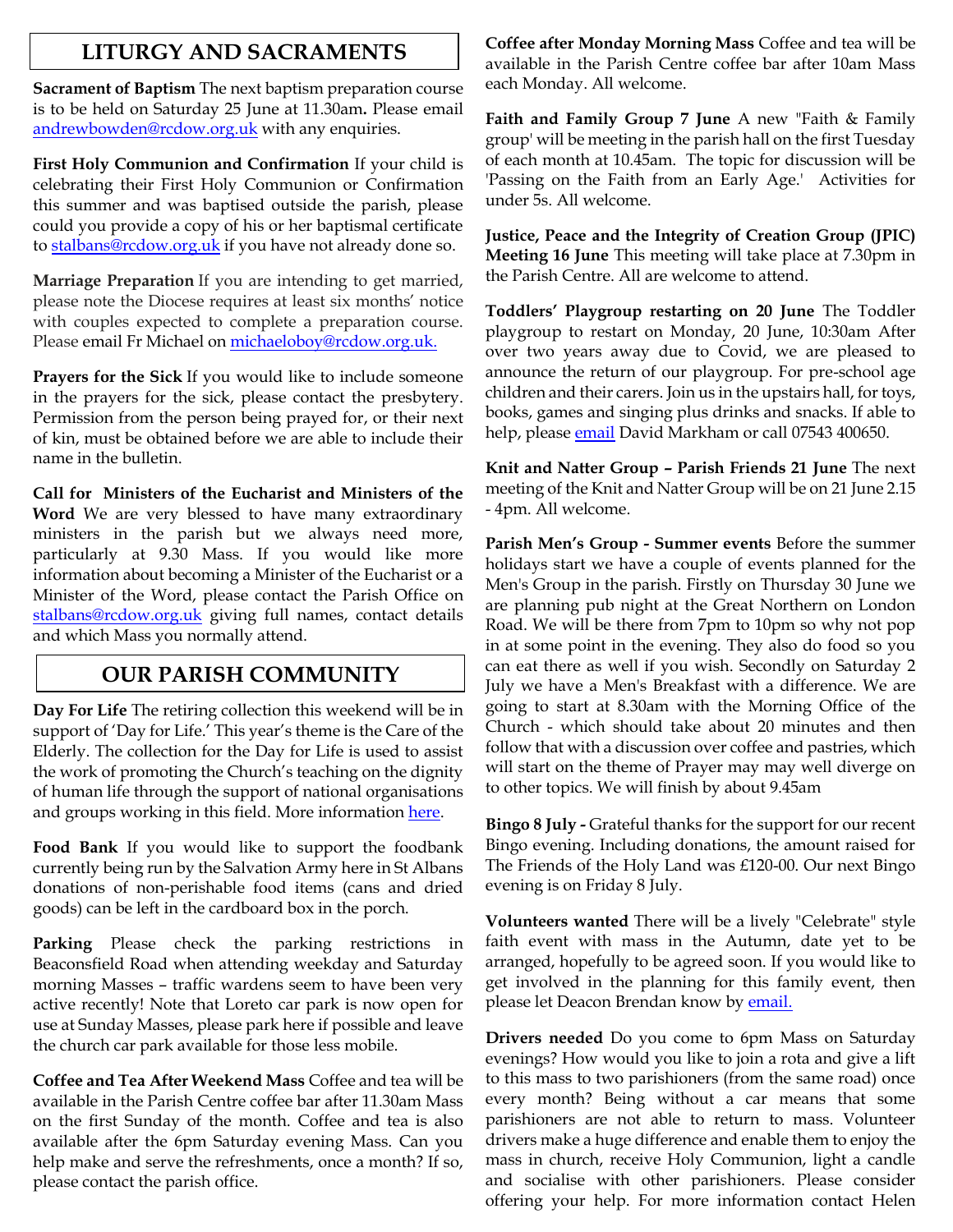Bassill 07860 830340 or via the Parish Office by emailing [stalbans@rcdow.org.uk](mailto:stalbans@rcdow.org.uk) or phoning 01727 853585.

**Host families needed for Ukrainian refugees** There are still many families fleeing Ukraine but with nowhere to go. Could you please help by offering them space in your home? You have no obligation to cook for them, and the Government will pay you £350 per month. Full support given through the process. Contact David Markham on 07543 400650 or [Dave\\_markham@yahoo.co.uk.](mailto:Dave_markham@yahoo.co.uk)

# **OUR WIDER COMMUNITY**

**CTSA Information Exchange Forum 27 June** Churches Together in St Albans are running an Information Exchange concerning refugees and asylum seekers. This forum comes at a time when a number of people are hosting refugees or asylum seekers and there are hundreds of asylum seekers in The Noke and other hotels in the area. Our hope is to help by providing a forum where hosts, refugees, asylum seekers and others who would like to help in some way can share information, experiences and expertise. Rather than having a main speaker, we hope to have a more open forum and hear briefly from many people. We hope that people will network and that together we can find the best ways to help at this time. All who are interested in helping in any way are welcome - Hosts, Refugees, Asylum Seekers and others, sharing experience and expertise.

The forum will take place on Monday June 27 June at 8pm, at Marshalswick Baptist Free Church, Sherwood Avenue AL4 9QL ALL WELCOME. Churches Together in St Albans. [www.ctstalbans.org.uk.](http://www.ctstalbans.org.uk/) If you are hosting or involved in some other way, please email Peter Berners-Lee [peter@ctstalbans.org.uk.](mailto:peter@ctstalbans.org.uk) – he'd love to hear from you**.**

**Walsingham New Dawn 36th annual family Catholic Charismatic Conference 1-5 August 2022** "Come to me all you who labour and are heavy laden" ( Matt11 v 28-30 ). Programme for all the family, daily Mass, workshops, speakers, Youth Ministry and much more. Information [www.Newdawn.org.uk](http://www.newdawn.org.uk/) or New Dawn Walsingham Facebook.

**CTSA Autumn Prayer Walk, 2022: date for your diary** Churches Together in St Albans Autumn Prayer Walk – Sunday, 18 September 2 – 6pm. Come and join other local Christians for all or any part of this relaxed walk around St Albans. As usual, we will pause at number of churches for a short prayer for the people of St Albans. Details to follow.

### **WORLD YOUTH DAY 2023 – LOOKING TO LISBON**

World Youth Day 2023 will take place in Lisbon in the beginning of August 2023. Diocese of Westminster Youth Ministry with support from Cardinal's Appeal is offering a limited number of places on this pilgrimage with a 50% discount to young people between the ages of 16-25. Any 16 year olds who apply will need to be finishing year 12 by the start of World Youth Day pilgrimage. These young people

will commit to a series of preparatory sessions from September 2022, to prepare them to assist in support roles during the pilgrimage, such as by acting as small group leaders, and also offer formation to them which will be helpful in living their faith post-World Youth Day. More details can be found [here.](https://dowym.com/programmes/world-youth-day-leadership-training/) at or by [emailing](mailto:youth@rcdow.org.uk) Westminster Youth Ministry at. Please apply by 31 July 2022.

**Charity Co-ordinator Wanted** The Society of Friends of Westminster Cathedral is seeking to recruit a part-time Coordinator to administer the charity, assist in recruiting new members and in organising events. The appointment, based in Westminster Cathedral Clergy House, is for 20 hours per week at a salary in the region of £14,500 per annum. The appointment is for 12 months, closing date 19 June 2022. For further details please follow this [link.](https://westminstercathedral.org.uk/the-friends-seek-an-organising-secretary/)

# **PARISH ADMINISTRATION**

**Hiring the Parish Centre** Please email the parish office with booking requests or queries and visit the **Parish Centre Hire** page of our website for more details of facilities available.

**Offertory Promise Envelopes** If you responded to the letter we sent out before Christmas or to the newsletter announcements confirming that you wanted to continue using Offertory Promise Envelopes, then these are now available and can be collected from the presbytery. We cannot leave them out on open display for people to collect as the labelling includes people's personal data. You can always ask one of the priests after Mass on Sunday.

**Gift Aid** If you are a UK taxpayer and have previously signed a gift aid declaration, but no longer pay tax, please contact the parish office and let us know. If you have stopped paying tax, we can no longer claim gift (25p in every pound). If you do not pay tax and gift aid is claimed on what you give, then HMRC may seek reimbursement**.**  Please also be aware that if you have signed a gift aid form, your offertory donations need to made from a bank account in your name only or a joint bank account on which you are also named. Please contact the parish office if you have any queries on this.

**Donating to our Parish** Please consider making your offertory contribution by standing order and gift aiding your donations, if you do not already do so. Please see our [website](http://www.albanstephen.org/) or click [here](https://www.albanstephen.org/donating-to-the-parish/) for a standing order, gift aid form and our bank details. Thank you for your generosity.

**Mass Intentions** The best way to book mass intentions is to do so by emailing the parish office or phoning 9am - 1pm any weekday. Donations can be made by posting an envelope through the presbytery door or by making a payment via bank transfer. Our bank account details can be accessed <u>here.</u> Please note that we are currently booking intentions for masses from September / October 2022 and that intentions may have to be moved with little notice to accommodate funerals. The suggested diocesan donation is currently £10 per mass.